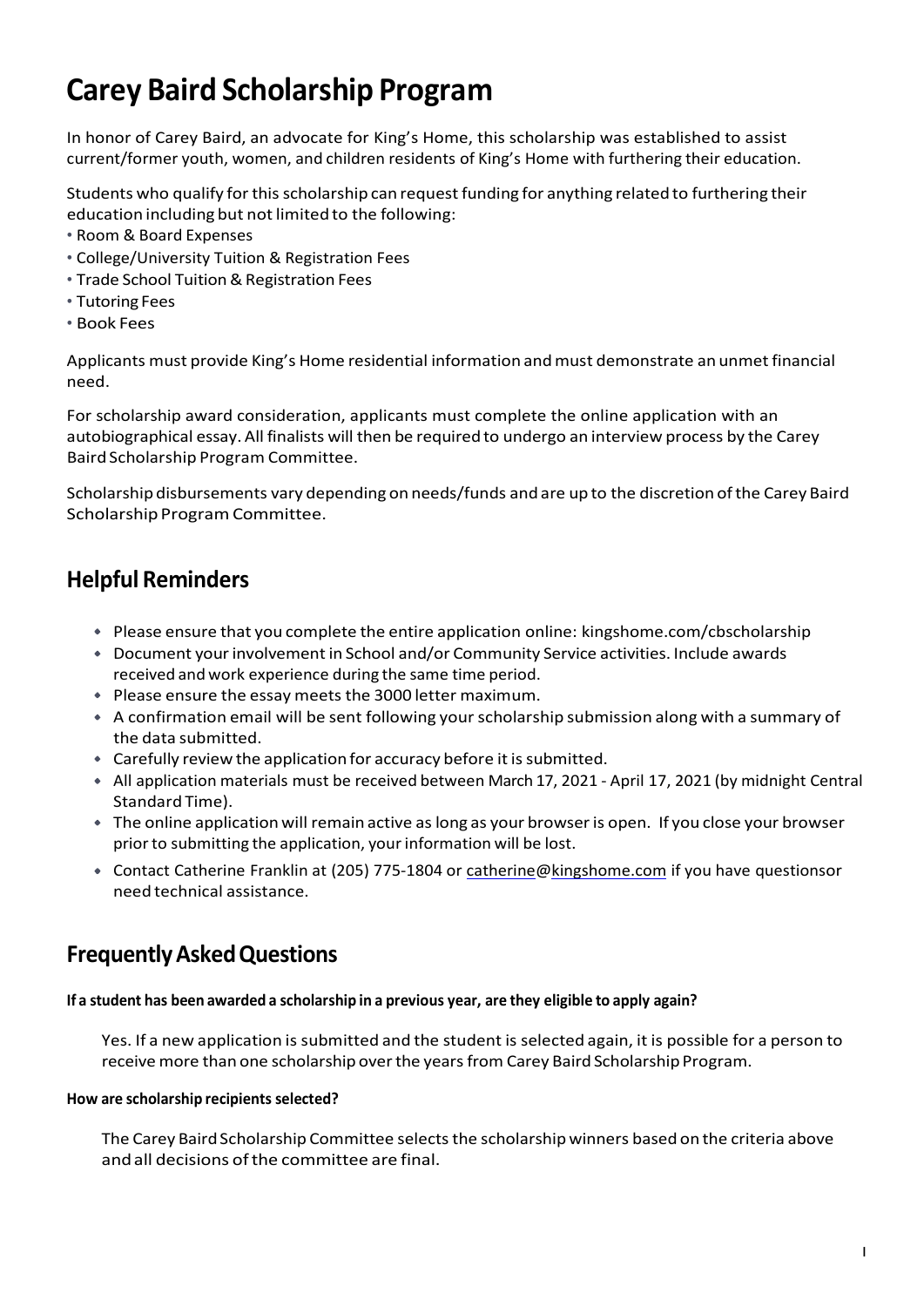#### **How are scholarship recipients notified?**

The Carey Baird Scholarship Committee will notify all scholarship recipients via email or phone, if email is not available, in May 2021. The names will also be posted on the scholarship page of the Carey Baird Scholarship webpage.

#### **If I would like to make changes to the application Isubmitted, can Iresubmit my application?**

We recommend that you carefully review the application for accuracy before it is submitted. If you have questions or revisions to the submitted application, please contact Catherine Franklin via email [catherine@kingshome.com.](mailto:catherine@kingshome.com)

#### **Who should I contact ifI have questions ortechnical difficulties with the application?**

Contact Catherine Franklin via email [catherine@kingshome.com.](mailto:catherine@kingshome.com)

### **Applicant Information**

First Name Last Name Street Address City State Zip Code Phone Number E-mail Address Preferred Method of Communication:

How Did You Hear About This Program?

#### **EDUCATION:**

Are you currently a High School Student or College Student?

- High School
- College Student
- Neither

Highest Level of Education Completed:

- High School
- GED
- BA/BS
- MA/MS
- PHD

School Name (Currently Attending, If Applicable):

Cumulative GPA (rounded to nearest 100th i.e. 3.95). For High Schoolstudents please provideactual GPA. The scholarship committee will convert to 4.00 scale if necessary.):

Major

Expected Graduation Year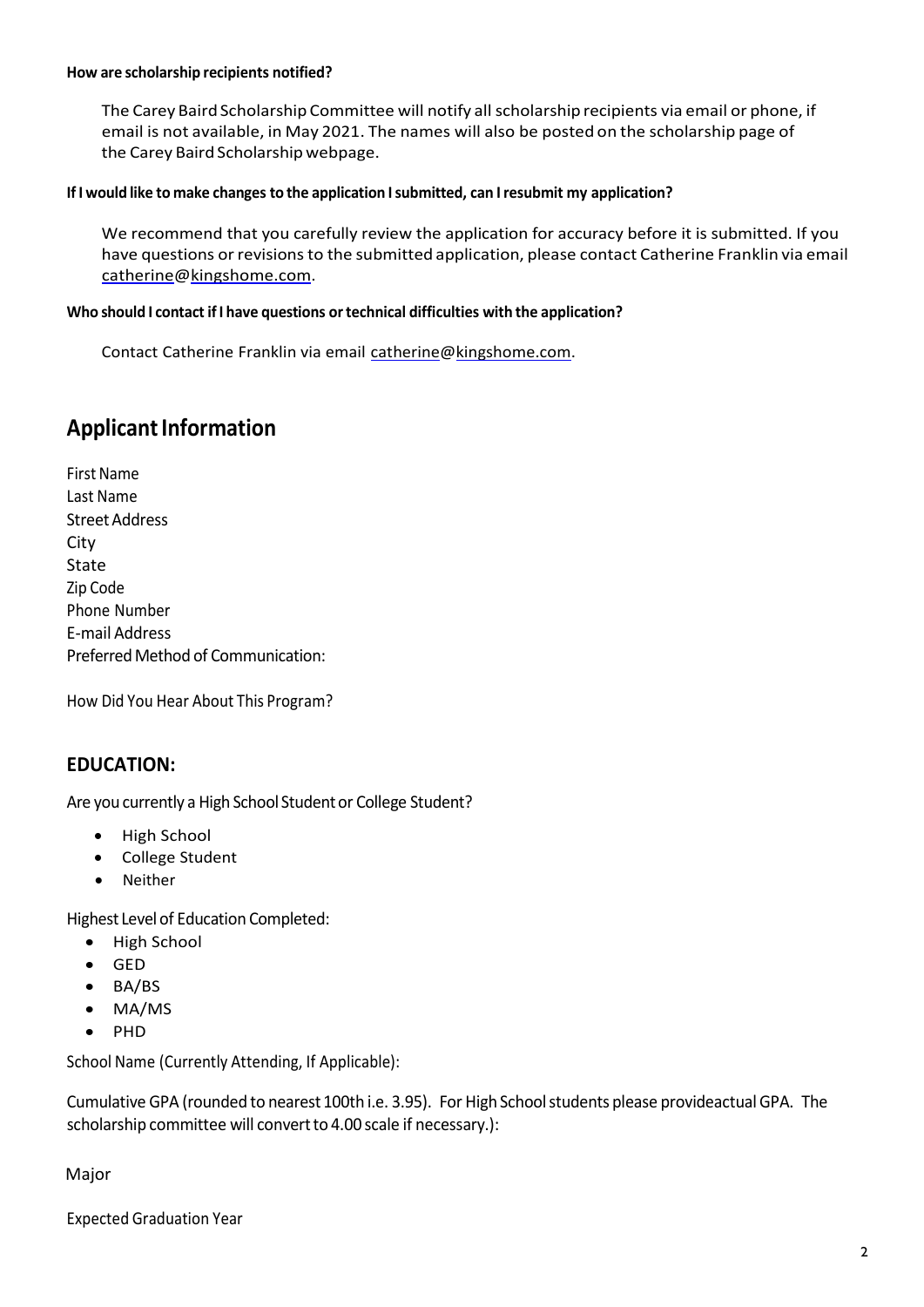## **Leadership Information**

Do you have any unpaid Volunteer Work or Community Service activitiesto list? If yes, please share how you've served. If no, please explain.

Do you have any Paid Employment to list? If no, please explain.

Most Recent Employer Name: Start Date:

End Date:

Occupation/Title: Employment Type: (PT/FT) Average # of Hours per Week:

Description of Activities/Responsibilities:

### **Scholarship Information**

What Type of Funding are You Requesting?

- Room & Board Expenses
- College/University Tuition & Registration Fees
- Trade School Tuition & Registration Fees
- Tutoring Fees
- Book Fees
- Other

If other, please explain.

How Much Do You Need?

Do you have documentation of the expense? If no, please explain.

### **Autobiographical Essay**

Please submit an autobiographical essay discussing your background and any challenges. Why do you deserve this scholarship? [3,000 character limit]

Note: Your essay should include information about the impact of King's Home in yourlife.

### **LeadershipReferrals**

Referral #1Name: Referral #1 Relation: Referral #1Daytime Phone: Referral #1 Email:

Referral #2Name: Referral #2 Relation: